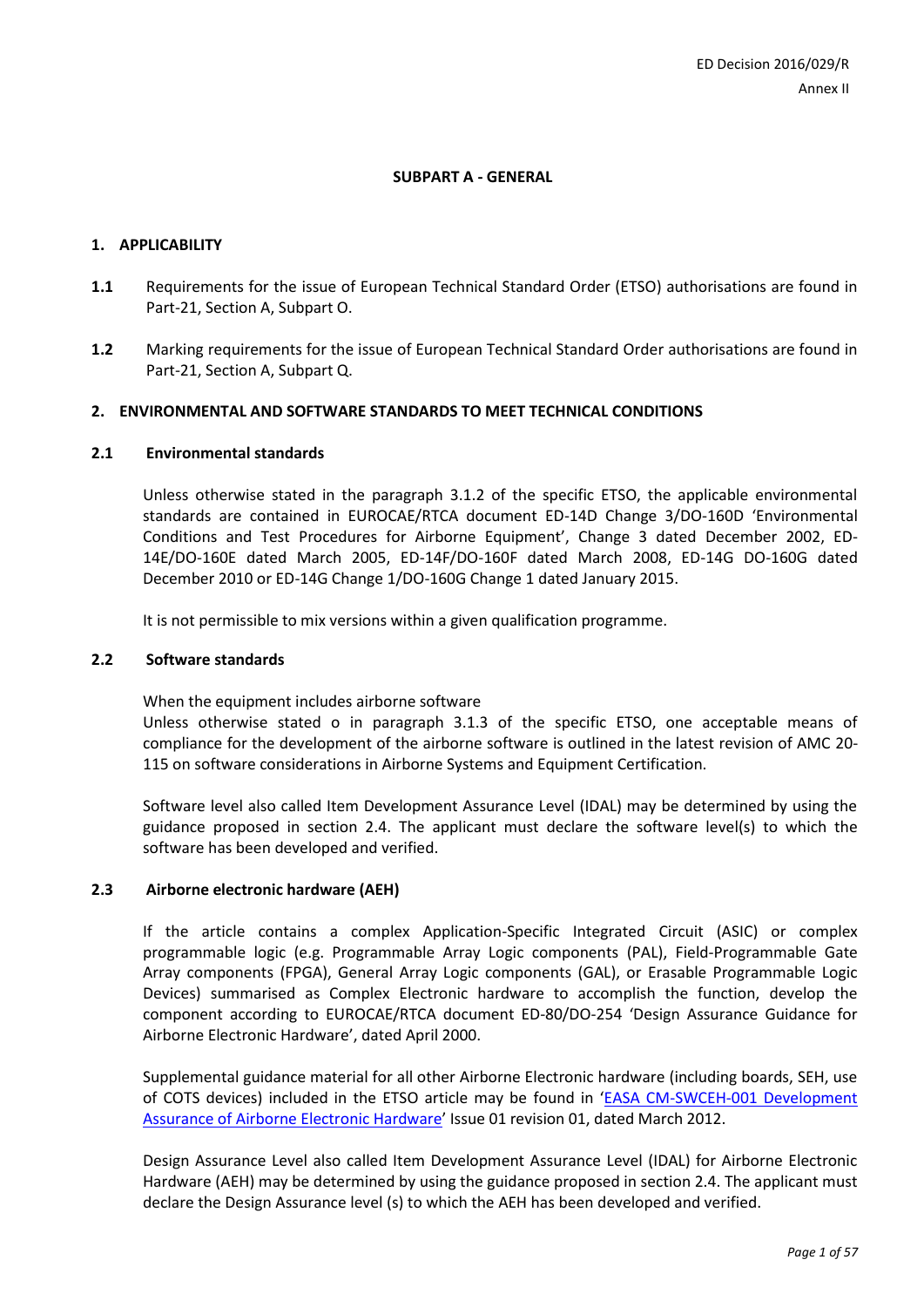# **2.4 Failure conditions classification and development assurance**

During the development of equipment, consideration should be given to failure conditions, the equipment should then be developed in accordance with their possible effects at system and aircraft level (see AMC CSxx.1309 for further guidance, for CS-23 aircraft further guidance can be found in FAA AC 23.1309-1E).

The equipment shall be developed according to, at least, the development assurance level appropriate to the failure condition classifications expected for the intended installation.

Where the effects at system or aircraft level are not known, due to non-availability of aircraft or system design data, assumed failure classifications may be used but at a minimum to the level required in the ETSO.

Classification of failure conditions at equipment level may change as a result of particular aircraft installation architecture and characteristics.

EUROCAE/SAE document ED-79A/ARP 4754A 'Guidelines for development of civil Aircraft and Systems' dated December 2010 may be used to assign the Development Assurance Level of the equipment, software and AEH. The document may be used as well as guidance to ensure a proper development, validation and verification of the ETSO and the functional equipment requirements.

## **3. ADDITIONAL INFORMATION**

- **3.1** In some ETSO's, reference is made to an associated FAA standard. In these cases the corresponding FAA technical standard order (TSO) can be consulted on [http://rgl.faa.gov/Regulatory\\_and\\_Guidance\\_Library/rgTSO.nsf/Frameset?OpenPage.](http://rgl.faa.gov/Regulatory_and_Guidance_Library/rgTSO.nsf/Frameset?OpenPage)
- **3.2** The following addresses are provided below:
	- EUROCAE documents may be purchased from: European Organisation for Civil Aviation Equipment 102 rue Etienne Dolet, 92240 Malakoff, France Telephone: +33 1 40 92 79 30; Fax +33 1 46 55 62 65; (E-mail: [eurocae@eurocae.net,](mailto:eurocae@eurocae.net) website: [www.eurocae.net\)](http://www.eurocae.net/)
	- RTCA documents may be purchased from: Radio Technical Commission for Aeronautics, Inc. 1828 L Street NW, Suite 805, Washington DC 20036, USA (Website[: www.rtca.org\)](http://www.rtca.org/)
	- SAE documents may be purchased from: Society of Automotive Engineers, Inc. 400 Commonwealth Drive, WARRENDALE, PA 15096-001, USA (Website[: www.sae.org\)](http://www.sae.org/)
	- NAS specifications may be obtained from: Aerospace Industries Association (AIA) 1327 Jones Drive, Ann Arbor, MI 48105, USA (Website[: www.techstreet.com\)](http://www.techstreet.com/)
	- FAA Standards may be purchased from: